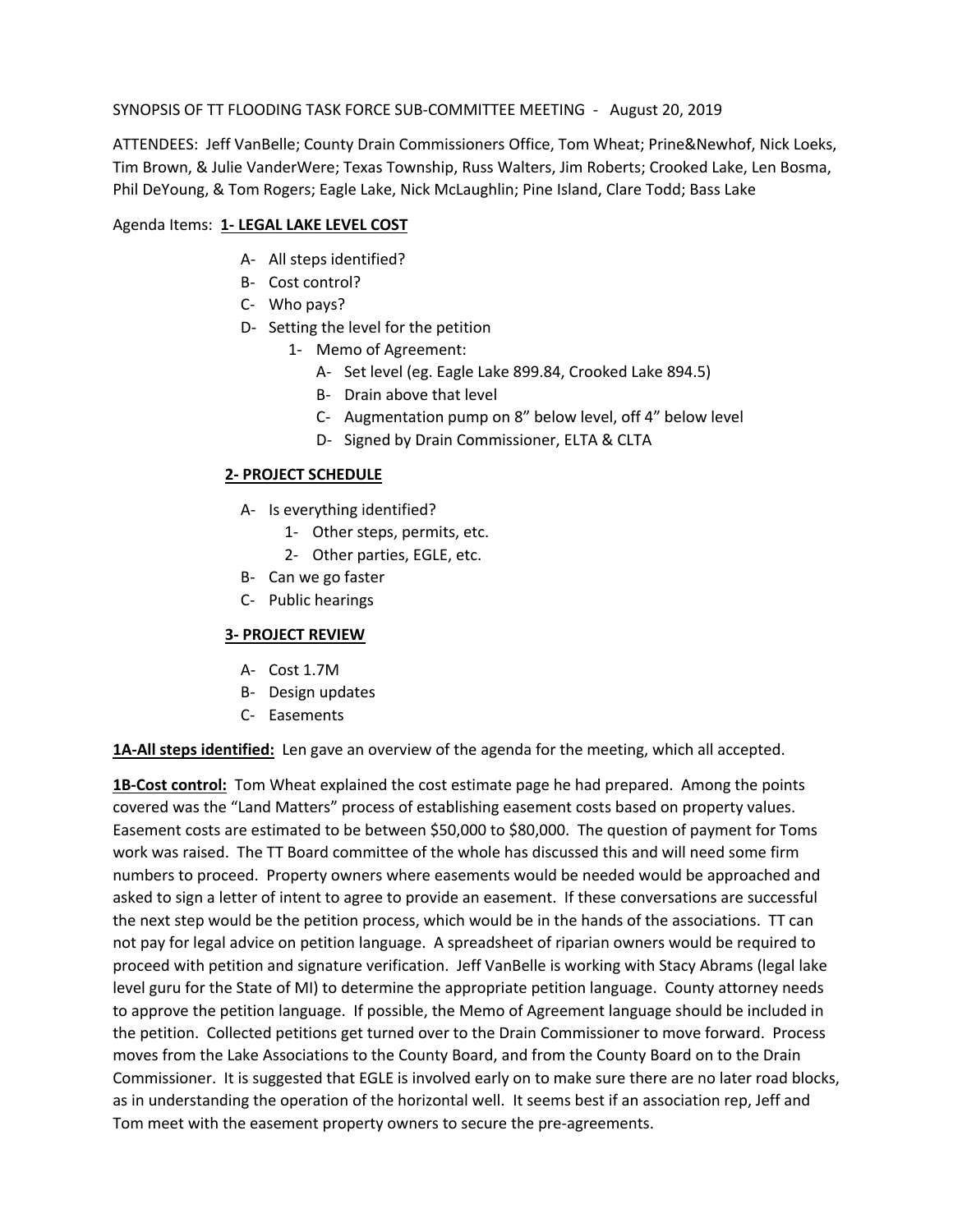ACTION POINTS:

- 1- Nick to ask TT Board for approval for up to \$30,000 to cover engineering costs.
- 2- Jeff to consult with Stacy (and if possible including reps from this group) re. Memo of Agreement, assurance to Lake Boards that they will retain control of augmentation pumps.
- 3- Tom to establish who goes to meet with easement owners. Values may be impacted by buildable setbacks. Tom will check with Land Matters to see if they have a form available to use as a letter of intent to sign the actual easement.

To keep in mind - TT can pay for engineering costs, but not legal costs.

- Easement agreement is actually between County and the Land Owner
- "Snow-Birds" encourage petition signing before folks go south for the winter

Nick McLaughlin from Pine Island stated that the LLL set for Eagle must permit ground water to flow from Pine Island to Eagle.

**2-PROJECT SCHEDULE:** Tom went through the estimated timeline:

| <b>Easement Valuations</b><br>In Progress               |                       |
|---------------------------------------------------------|-----------------------|
| <b>Easement Discussions with Property Owners</b>        | $Sep-19$              |
| Prepare Petitions and Begin Circulation                 | $Oct-19$              |
| <b>Petition Verification</b>                            | Dec-19                |
| Submittal to County Board for Consideration             | January-February 2020 |
| Lake Level Study                                        | $Mar-20$              |
| Township/County/Drain Commissioner Review Apr-20        |                       |
| <b>Schedule Circuit Court Docket</b>                    | Aug-20                |
| Create Assessment District:                             | Complete by Aug-20    |
| Appeals period End                                      | Sep-20                |
| (Short term pumping to stop on the 30th per the permit: |                       |
| possible MDEQ permit extension)                         |                       |
| Design Complete                                         | Dec-20                |
| (Easements sunset December 22: Extensions of            |                       |
| easements upon owner permission)                        |                       |
| <b>MDEQ Permitting</b>                                  | $Mar-21$              |
| <b>Bidding</b>                                          | Apr-21                |
| <b>Begin Construction</b>                               | $May-21$              |
| <b>Complete Construction</b>                            | Aug-21                |

Design completion will require additional work to establish grade, etc.

Project will probably require 2 public hearings.

Unlike the short-term solution, the cost of the long term will be a 35%/65% split, with the township, county and road commission splitting up the 35%, and the affected residents the 65%